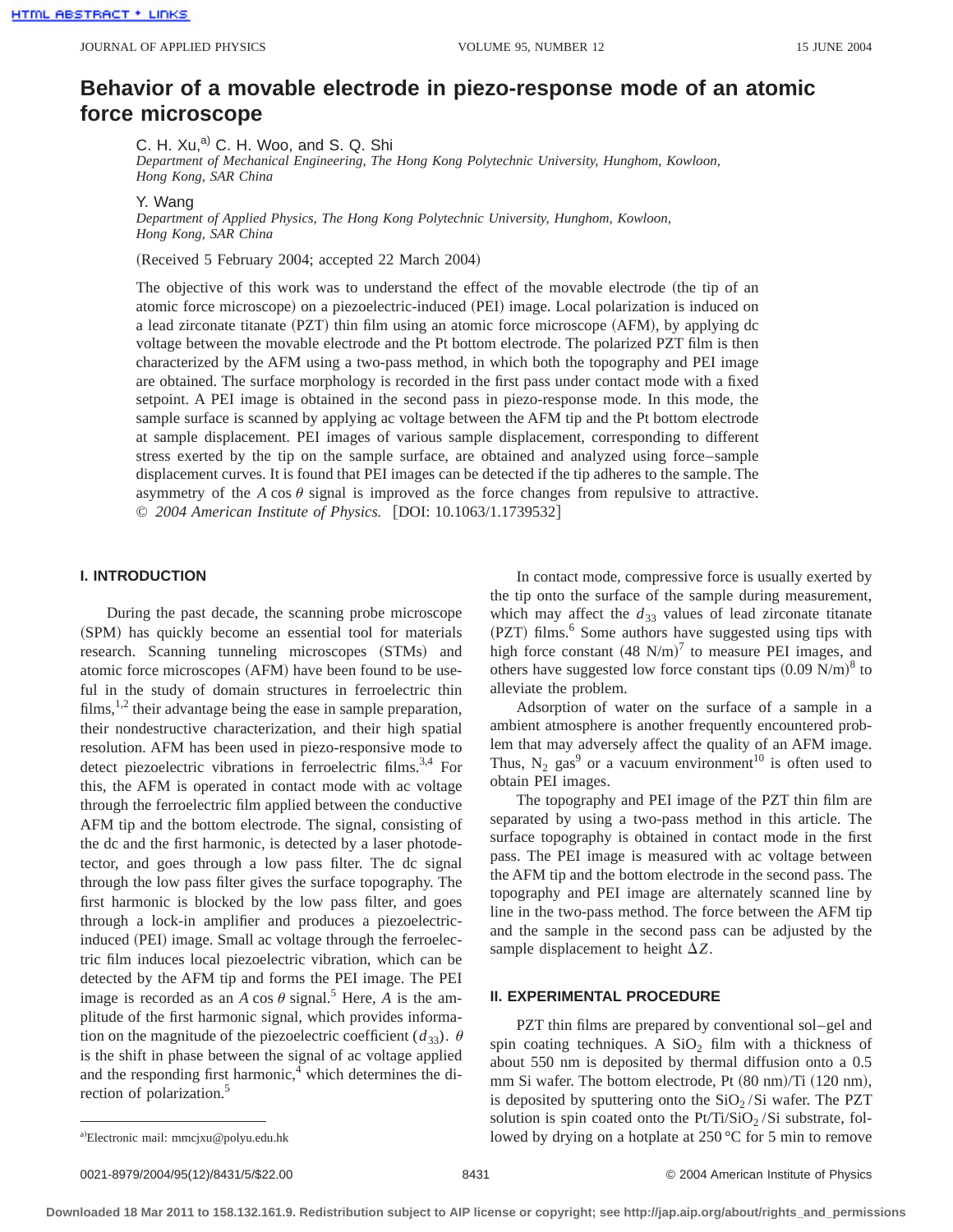

FIG. 1. Illustration of measuring topography and PEI image in the two-pass method: recording topography by contact mode in the first pass, then displacing sample  $\Delta Z$ ; performing PEI image by applying ac voltage between the tip and Pt bottom electrode at height  $\Delta Z$  in the second pass.

any organic matter in the solution. This process is repeated five times until the film grows to about 200 nm. The composition of PZT is  $Pb_{1,1}(Zr_{0,53}Ti_{0,47})O_3$ . The final thermal treatment is to crystallize the PZT by rapid thermal annealing (RTA) in oxygen. The annealing temperature is  $600\,^{\circ}\text{C}$  at a ramp up rate of about  $250^{\circ}$ C/min and an annealing time of 10 min. After annealing, the crystal structure of the PZT film is examined with a Philips PW3710 x-ray diffractometer using  $Cu K\alpha$  x rays at 30 kV and 40 mA.

Local poling of the PZT film and detection of the PEI images are carried out on a SOLVER P47H atomic force microscope using a conductive  $W_2C$ -coated Si cantilever with force constant of 3 N/m, and an integrated tip with an apex curvature radius of about 35 nm. Dc voltages of  $+10$  and  $-10$  V are applied between the tip and the Pt bottom electrode, respectively. The surface topography and the PEI image are obtained in the two-pass method with a scan rate of 19 800 nm/s, as illustrated in Fig. 1. The surface topography is scanned in contact mode at a fixed setpoint in the first pass. In the second pass, the sample displaces  $\Delta Z$  in the direction away from the tip and the PEI image is, then, obtained with a disabling feedback loop and ac voltage of 1 V at frequency of 200 kHz between the tip and the Pt electrode. The scan line directions in both passes are along the *Y* axis from 0 to 3.5  $\mu$ m.  $\Delta Z$  varies between 0 and 250 nm. The force between the tip and the sample surface is measured as a function of sample displacement  $\Delta Z$  with or without applying 1 V ac voltage.

# **III. RESULTS**

Compared with standard x-ray diffraction spectra, the x-ray diffraction spectra of the PZT film in Fig. 2 show a pure perovskite phase with random orientation.

The relationship between force and sample displacement is shown in Fig. 3. Figure  $3(a)$  shows a curve of force and sample displacement measured without applying ac voltage. Positive and negative force represents repulsion and attraction between the tip and sample, respectively. From  $A \rightarrow B \rightarrow C' \rightarrow C$ , the sample moves towards the tip; and from



FIG. 2. X-ray diffraction spectra of the PZT film showing a pure perovskite phase with random orientation.

 $D\rightarrow D'\rightarrow E\rightarrow F\rightarrow A$ , the sample retreats from it. When the surface of the sample is far from the tip at A, the force is zero. At B, the tip starts to encounter attractive force due to the sample. When closer, repulsive force starts to develop from point  $C'$ , the strength of which increases as the contact increases along  $C'-C$ . At C, the sample starts to reverse the direction and a jump occurs from C to D. The



FIG. 3. Force–sample displacement curves measured (a) without ac voltage and  $(b)$  with 1 V ac voltage between the tip and the Pt electrode. The sample displaces towards the tip along curve  $A-B-C'-C$  and away from the tip along curve  $D-D'-E-F-A$ . Pull-off force at point *E* is related to separation of the tip from the sample. The curves with thin and thick solid lines stand for 0 and 200 nm stays of the tip at position C–D.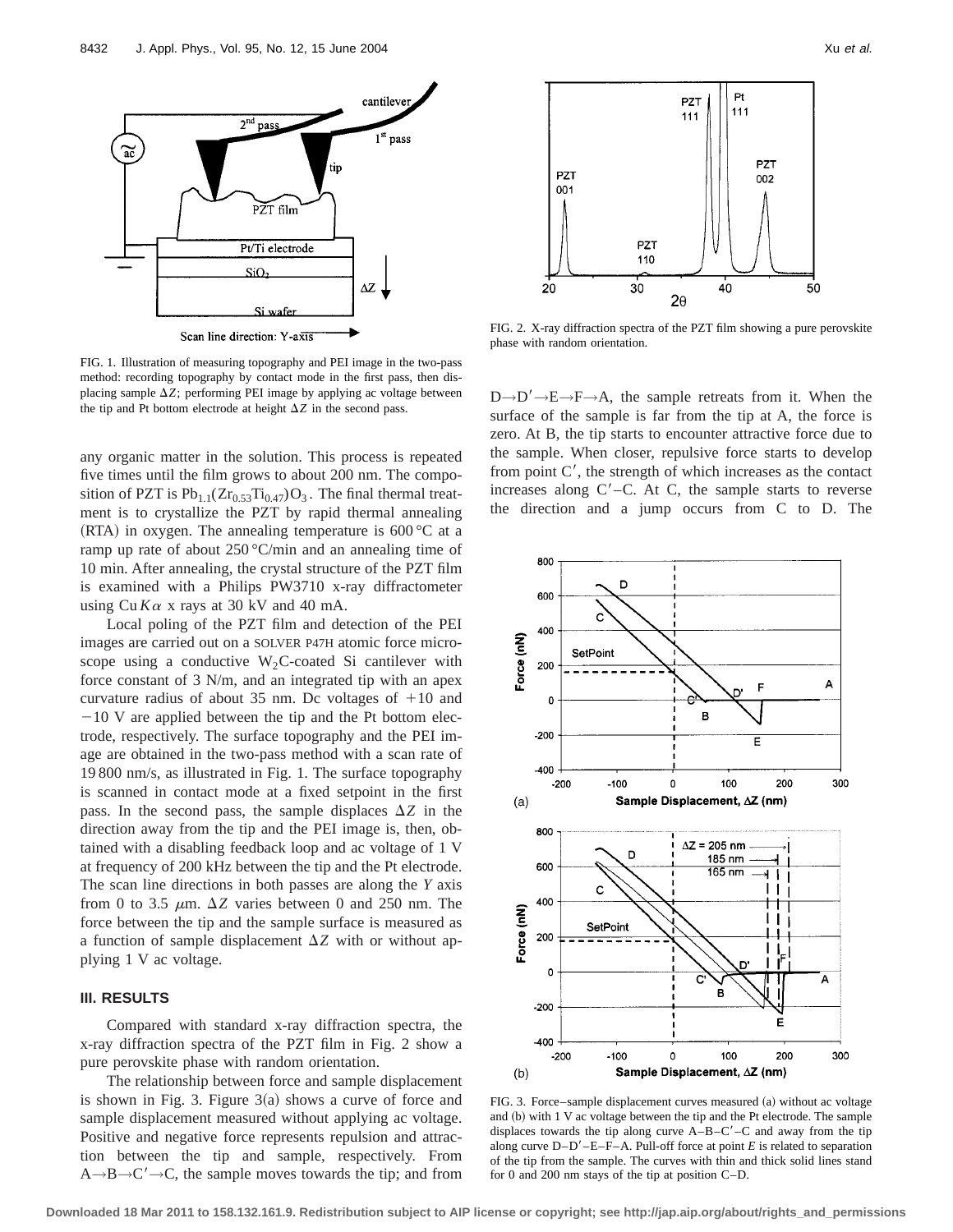

FIG. 4. Stay time at the position to change the direction of sample displacement vs deviation of point  $D'$  from point  $C'$  in Fig. 3(b).

repulsive force is reduced as the surface of the sample continues to retreat from the tip, and subsequently becomes attractive from point  $D'$ . The maximum attractive force on the sample upon retraction (point  $E$ ), called pull-off force, is much larger than that when it approaches  $(point B)$ . The curve jumped from E to F, when the tip and sample were disconnected.

Figure  $3(b)$  shows the curve of force and sample displacement, which is obtained by applying 1 V ac voltage on the PZT film. Compared with Fig.  $3(a)$ , the ac voltage causes attractive force at a long distance (line  $A-B$  that deviates from 0 force) and increases the attractive force at point B and the pull-off force at point E.

The deviation of the  $D-D'$  line from the  $C-C'$  line in Fig. 3 cannot be explained properly so far. Possible reasons are the inelastic response of the tip–sample system, and the hysteresis and creep of the piezoelectric ceramics which are in the scanner to move the sample.<sup>11,12</sup> In the present experiment, we find that the intensity of the deviation also relates to the stay time between points C and D. Figure 4 shows the curve of the stay time between points C and D versus the deviation of point  $D'$  from point  $C'$  in Fig. 3(b). Deviation occurs even for a 0 ms stay. When the stay time changes from 0 to 300 ms, the deviation is almost double. The curves with thick solid lines in Fig. 3 were obtained with 200 ms stay between points C and D while the curve with the thin solid line in Fig.  $3(b)$  is obtained with 0 ms stay. The stay time between points C and D also affects the pull-off force, as shown in the Fig.  $3(b)$ .

The topography and PEI images with the various sample displacement  $\Delta Z$  are shown in Fig. 5. The scales beside the bar on the right of Fig. 5 show the signal contract. Figures  $5(a)$  and  $5(b)$  give the topography and the PEI image, respectively, at the setpoint  $(\Delta Z=0)$ . Positively and negatively poled areas can be seen clearly in Fig.  $5(b)$ . PEI images at sample displacement  $\Delta Z$  of 25, 45, and 65 and up to 165 nm are similar to that in Fig.  $5(b)$ . Figures  $5(c)$  and  $5(d)$  are PEI images at sample displacement heights of 185 and 205 nm, respectively. The PEI images are gradually lost along the scan line direction, the *Y* axis, with an increase in sample displacement. If the scan direction in the second pass were reversed, the dark line in Figs.  $5(c)$  and  $5(d)$  would also overturn, indicating that the PEI image disappears during scanning. The PEI image totally disappears at sample dis-



FIG. 5. Topography and PEI images at different sample displacement  $\Delta Z$ : (a) topography, (b) PEI image at  $\Delta Z=0$ , (c) PEI image at  $\Delta Z=185$  nm, and (d) PEI image at  $\Delta Z$ =205 nm. The scales beside the bar on the right of (a)–(d) show the signal contract.

**Downloaded 18 Mar 2011 to 158.132.161.9. Redistribution subject to AIP license or copyright; see http://jap.aip.org/about/rights\_and\_permissions**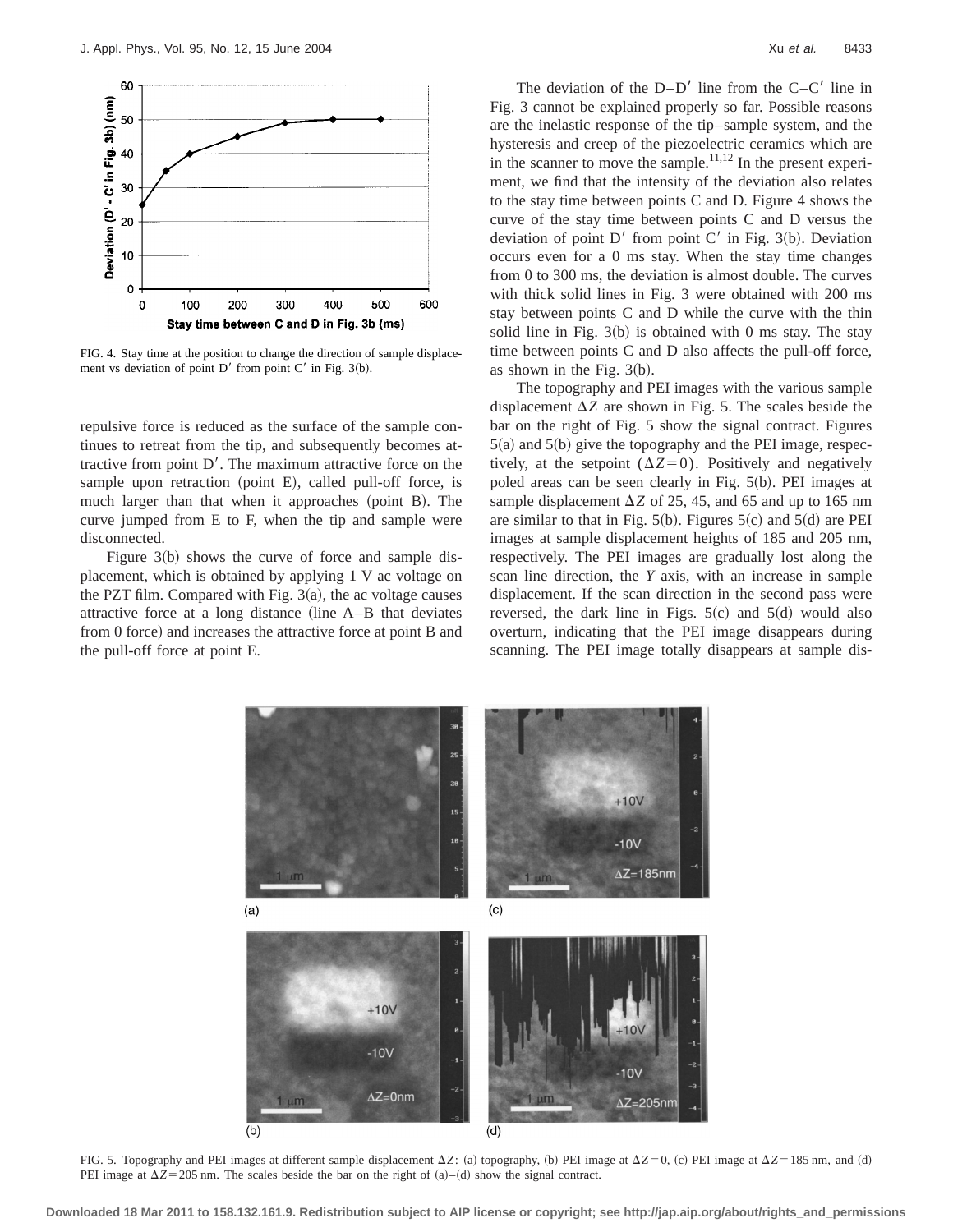

FIG. 6. Mean of the intensity of the  $A \cos \theta$  signal at positive, negative and no-poling areas vs sample displacement, showing that  $A \cos \theta$  signals are asymmetrical under repulsive force and nearly symmetrical under attractive force.

placement of more than 220 nm. The intensity of the *A* cos  $\theta$ signal at each scan point can be read from the PEI image. The mean of the intensity of *A* cos  $\theta$  on +10, -10, and 0 V areas are calculated using SOLVER P47H software, and is plotted according to sample displacement  $(0-185 \text{ nm})$  in Fig. 6.

#### **IV. DISCUSSION**

#### **A. Effects of ac voltage on static and pull-off forces**

The ac voltage increases the attractive force at long distances<sup>5,13</sup> and the pull-off force (Fig. 3). The static force  $F_{static}$  on a tip in noncontact mode  $[A-B]$  line in Fig. 3(b)] can be caused by electric fields, according to

$$
F_{\text{static}} = k_{\text{lever}} \times z_{\text{static}} = -\frac{\partial C}{2 \partial z} \left[ (V_{\text{dc}} - V_C)^2 - \frac{V_{\text{ac}}^2}{2} \right],\tag{1}
$$

where  $z_{static}$  is the static displacement of a tip;  $C$  is the electric capacitance between the tip–cantilever system and the Pt bottom electrode; *z* is the distance between the tip and the Pt electrode;  $k_{\text{lever}}$  is the force constant of the cantilever (equal to 3 N/m);  $V_{dc}$  and  $V_{ac}$  are the dc (equal to 0) and ac (equal to 1) voltages applied on the tip, respectively;  $V_c$  is the difference in potential between the tip–cantilever system and the sample. From Eq.  $(1)$ , the static force is always attractive, which is shown as the deviation in line A–B from the horizontal line in Fig.  $3(b)$ .

The force required to separate the tip and sample surfaces is known as pull-off force. The magnitude of the force depends on the area of contact and the nature of the attractive forces holding the surface together. These forces include van der Waals, capillary or electrostatic force.<sup>14</sup> For a nondeformable solid sample in ambient atmosphere, the pull-off force in Fig.  $3(a)$  can be expressed as

$$
F_{\text{pull off}} = F_{\text{van der Waals}} + F_{\text{capillary}},\tag{2}
$$

where  $F_{\text{van der Waals}}$  is the van der Waals force, which can be evaluated at point B in Fig. 3(a);  $F_{\text{capillary}}$  is the capillary force due to the meniscus force exerted by a thin layer of water vapor adsorbed on the sample surface.<sup>15</sup>  $F_{\text{pull off}}$  for AFM operation in ambient atmosphere can be typically by increased two orders of magnitude compared with liquid conditions,<sup>14</sup> suggesting  $F_{\text{pull off}}$  is mainly dominated by  $F_{\text{capillary}}$ .

 $F_{\text{pull off}}$  in Fig. 3(b) is larger than that in Fig. 3(a), which can be expressed as

$$
F_{\text{pull off}} = F_{\text{van der Waals}} + F_{\text{capillary}} + F_{\text{static}},\tag{3}
$$

 $F_{\text{static}}$  can be evaluated by Eq. (1). The attractive forces at point B in Figs.  $3(a)$  and  $3(b)$  are 3 and 64 nN, respectively, showing that 1 V ac voltage can cause an increase of 61 nN in static force. According to Eq.  $(3)$ ,  $F_{pull off}$  in Fig. 3(b) can be evaluated from  $F_{\text{pull off}}$  in Fig. 3(a) (137 nN) plus the force at point B in Fig.  $3(b)$  (64 nN) as 200 nN, which is close to the value of 230 nN at point E in Fig.  $3(b)$ .

# **B. Effects of the movable electrode on the PEI image**

From Fig. 5, the whole PEI image can be seen up to sample displacement of 165 nm. The PEI images can still be seen partially in Figs.  $5(c)$  and  $5(d)$  with an increase in sample displacement up to 205 nm. Sample displacement of 165, 185, and 205 nm is shown by dotted lines in Fig.  $3(b)$ . The stay time between points C and D in Fig.  $3(b)$  can also affect  $F_{\text{pull off}}$ . The positions of  $F_{\text{pull off}}$  in Fig. 3(b) at the curve with  $0 \text{ ms}$  stay (thin line) and at the curve with  $200 \text{ ms}$ stay (thick line) are at  $\Delta Z = 161$  and 196 nm, respectively. Based on the scanning rate of 19 800 nm/s in the present experiment, the time to scan one line in the first pass is about 180 ms. In the other words, the difference in time between the topography and PEI image is 180 ms at the same position. Time is also needed for moving the tip from the end of the first pass to the beginning of the second pass. Part of the PEI image disappears at sample displacement of 185–205 nm [see Figs.  $5(c)$  and  $5(d)$ ], which is close to the position  $(\Delta Z = 196 \text{ nm})$  of  $F_{\text{pull off}}$  on the thick line curve. This implies that the interval of time between two passes may affect the critical value of sample displacement, at which time the PEI image disappears. From analysis of Fig.  $3(b)$ , the PEI image can be obtained if the tip touches the sample.

The  $A \cos \theta$  signal in piezo-response mode during AFM measurement relates to the ac field-induced strain,  $d_{33}$  according to $5$ 

$$
A \cos \theta = -\frac{\partial C/\partial z}{k_{\text{lever}}} (V_{\text{dc}} - V_C) V_{\text{ac}} \pm d_{33} V_{\text{ac}}.
$$
 (4)

The electrically induced strain for piezoelectric materials is usually measured under compressive stress. From Fig. 6, the *A* cos  $\theta$  signal on the +10 V poling area is significantly larger that in the  $-10$  V poling area under repulsive force. Similar asymmetry has been reported in the measurement of  $d_{33}$  on SrBi<sub>2</sub>Ta<sub>2</sub>O<sub>9</sub> thin film by AFM<sup>7</sup> and on PZT film with top and bottom electrodes by the traditional method.<sup>16</sup> This asymmetry was interpreted in terms of the effective clamping of some domains in preferential orientations leading to  $d_{33}$ offset<sup>17</sup> or in terms of residual stress between the substrate and the thin layers, $16$  which results in the different movability of the non-180° domain wall at the positive and negative poling areas. When the repulsive force on the surface of the